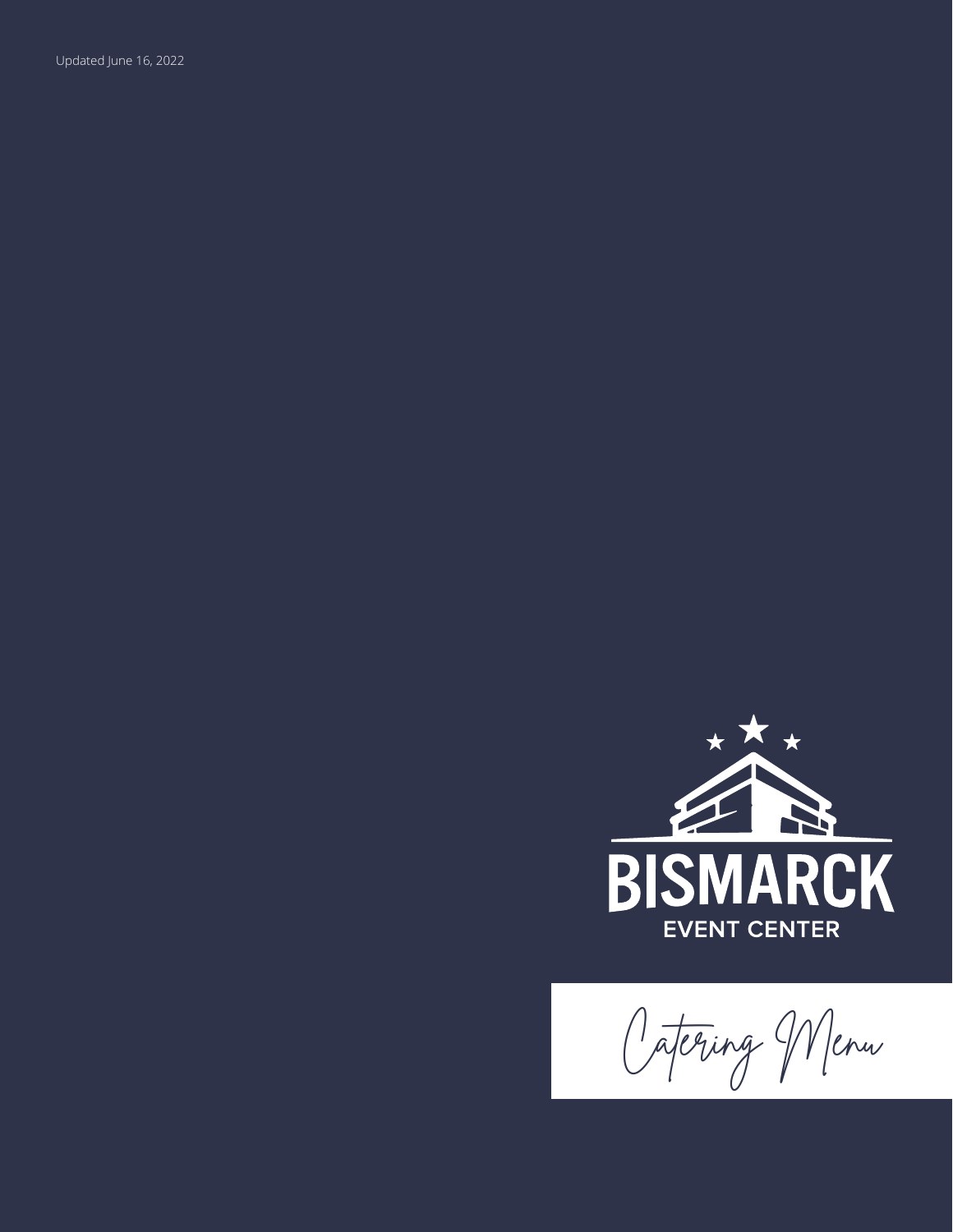• To ensure quality satisfaction, we require a **one month notice** of your food and beverage catering needs. This will not be in effect if your event is booked less than a month in advance.

• A guaranteed number of attendees must be received **five (5) business days** prior to your event. This number will be the guaranteed number for catering and will not be subject to reduction. The Bismarck Event Center does not and will not prepare a percentage over your guaranteed amount. Once set, the guaranteed amount can be increased within reason and with approval from both our Sales and Catering Departments.

• NO OUTSIDE FOOD OR BEVERAGES ARE ALLOWED IN THE BISMARCK EVENT CENTER, EXHIBIT HALLS OR BELLE MEHUS AUDITORIUM. Weddings and other special events may contact our Sales or Catering Departments about Special Event Policies. **In accordance with licensing restrictions, any food or beverage remaining after the event is property of the Bismarck Event Center and cannot be removed from the premises.**

• Our menu is a list of our most popular items. Our trained staff welcomes any ideas or suggestions and would be more than happy to customize a menu specific to your event.

• The Bismarck Event Center reserves the right to amend our menu due to market prices.

• The Bismarck Event Center has the authority to check and regulate all events held on premises.

• The Bismarck Event Center will not be responsible for damage or loss of merchandise/articles left in any area prior too, during or after your event. We reserve the right to cancel your contract, in the circumstance the contract could endanger the safety or security of the Bismarck Event Center staff or patrons.

> **For more information, please contact Laura Schiermeister at lschiermeister@bismarcknd.gov or call 701-355-1378.**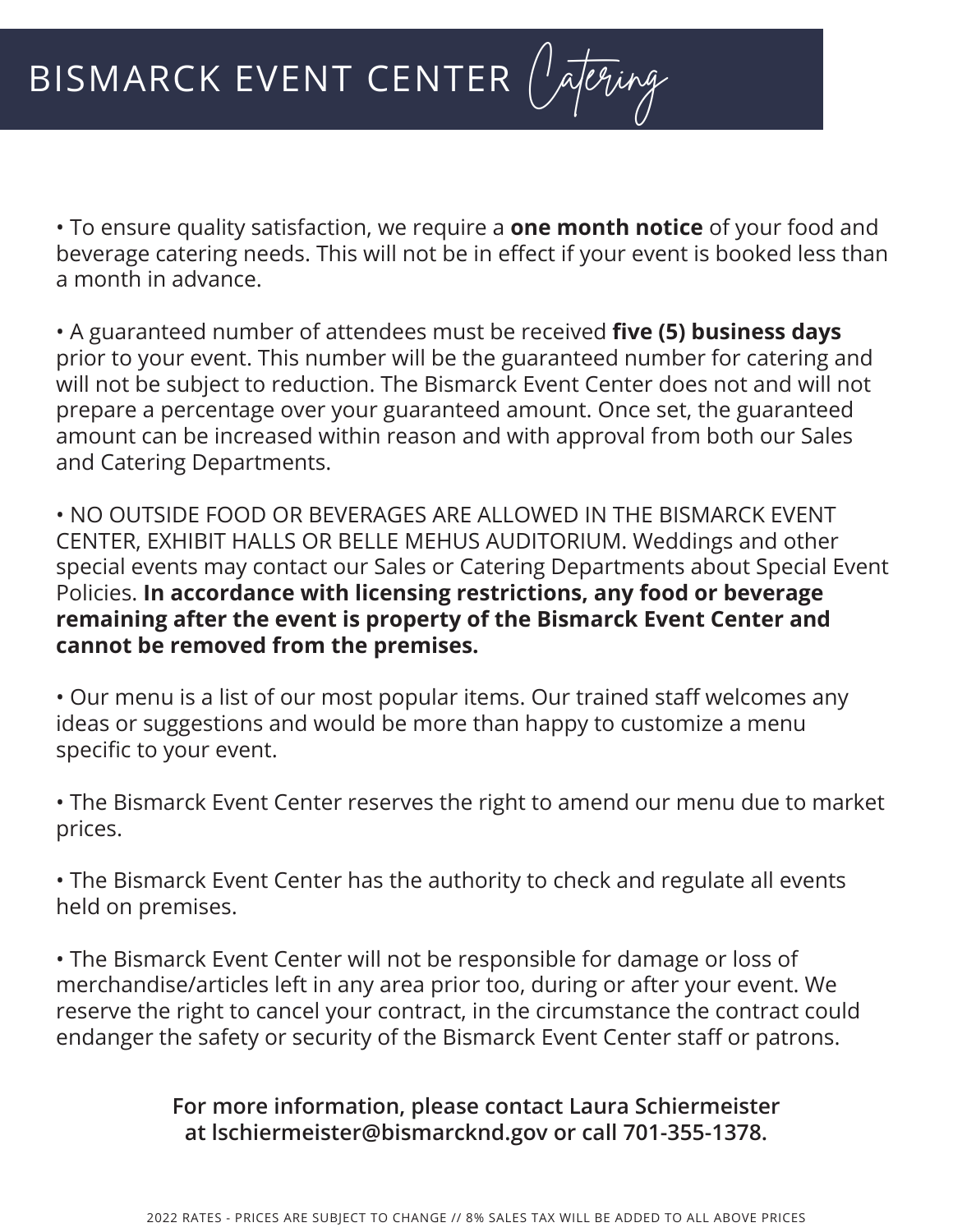# $MENU: B$ reakfast

ALL BUFFETS COME WITH COFFEE & ASSORTED JUICES BASED ON GUARANTEED AMOUNT.

**CONTINENTAL BREAKFAST**...........................................................................**\$9/PERSON** A mix of assorted muffins, bagels with cream cheese, Danish's, fresh fruit, and cheese sticks.

**FRENCH TOAST BUFFET**...............................................................................**\$13/PERSON** Cinnamon swirled French Toast served with bacon, sausage, scrambled eggs with cheese, Maple Syrup, butter packets, accompanied by fresh fruit.

### **BISCUITS & GRAVY BUFFET**.....................................................................................**\$12/PERSON**

Southern style Biscuits, country sausage gravy, served with sausage patties, bacon, scrambled eggs with cheese, cubed breakfast potatoes, butter cups accompanied by fresh fruit.

**BREAKFAST BURRITO BAR**.......................................................................................**\$13/PERSON** Served with flour tortillas, scrambled eggs with cheese, bacon bits, sausage crumbles, cubed breakfast potatoes, peppers and onions, salsa, cheese, sour cream, accompanied by fresh fruit.

### **BUILD YOUR OWN BREAKFAST BUFFET**...........................................................**\$13/PERSON**

Fresh scrambled eggs with cheese, fresh fruit and your choice of meat, potato, and bread. *\*Additional meats/potatoes/breads can be added*

### **BREAKFAST SANDWICH BUFFET**...........................................................................**\$12/PERSON**

Croissant with your choice of ham slice, bacon, or sausage patty, egg patty, alongside cubed breakfast potatoes, cheese slices, butter cups, and fresh fruit.

**EGG BAKE**.........................................................................................................................**\$13/PERSON**

Each bake is made in house and includes assorted meats and vegetables complimented with bacon, sausage, cubed breakfast potatoes, and fresh fruit.

### **MEATS**

- BACON
- COUNTRY STYLE SAUSAGE
- SAUSAGE PATTIES
- HAM SLICE

### **ADDITIONS OR SUBSTITUTIONS...............................................................MARKET PRICE**

- 
- 
- 
- COLD CEREALS

### **POTATOES**

- CUBED BREAKFAST POTATOES
- HASH BROWNS

### **BREADS**

- ASSORTED MUFFINS
- BAGELS W/ CREAM CHEESE
- DANISH'S
	-
- CARMEL ROLLS CROISSANTS FRESH WHOLE FRUIT
	-
	-
	- 2022 RATES PRICES ARE SUBJECT TO CHANGE // 8% SALES TAX WILL BE ADDED TO ALL ABOVE PRICES
- 
- CINNAMON ROLLS HARD BOILED EGGS (PER DOZEN) GRANOLA
- DONUTS SOUTHERN STYLE BISCUITS YOGURT CUPS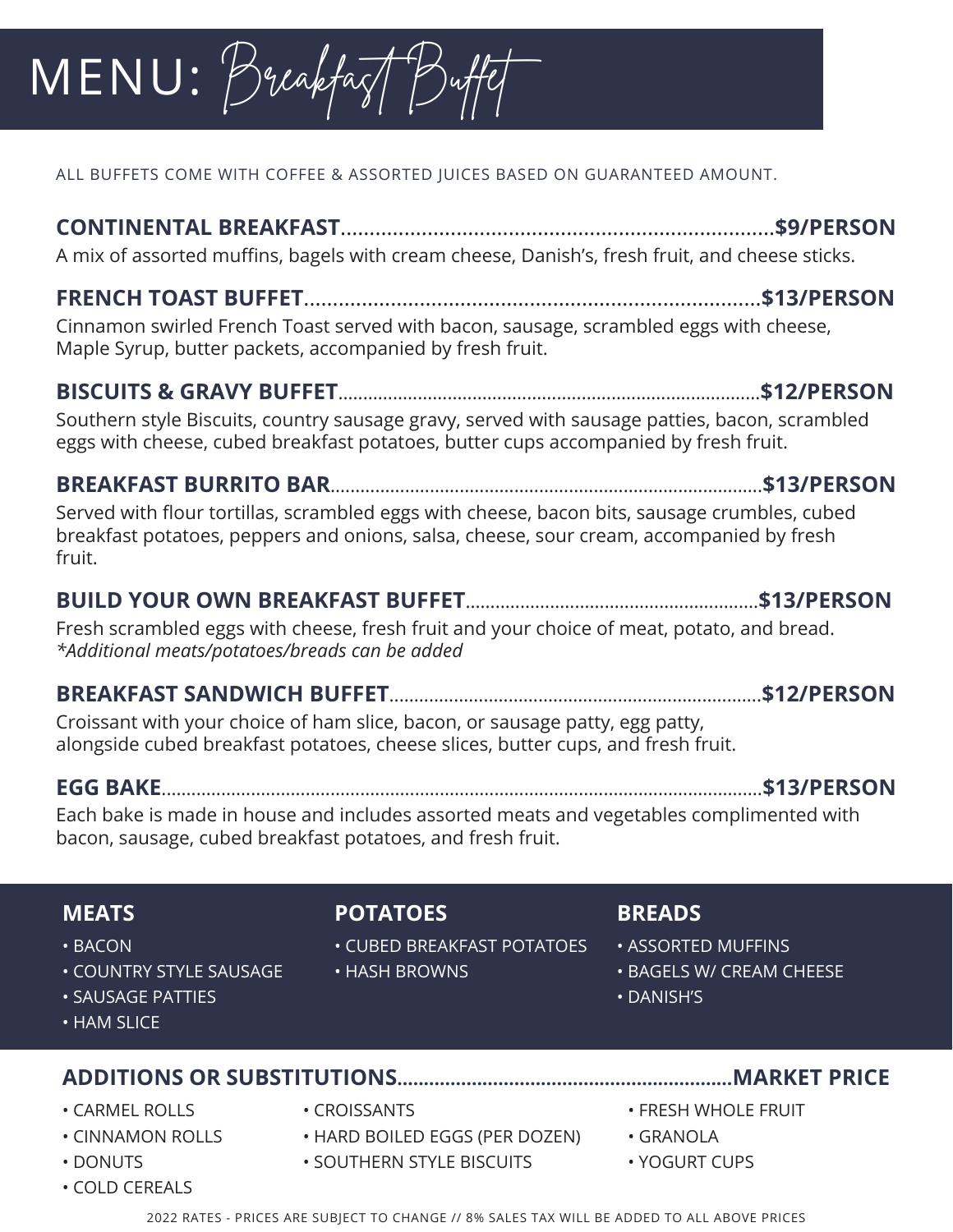### $MENU:$  Lunch and Dinner Buj

All BUFFETS COME WITH 16 oz WATER & ASSORTED CANNED SODAS BASED ON GUARANTEED AMOUNT. DESSERT IS NOT INCLUDED WITH BUFFETS. GLUTEN FREE AND VEGETARIAN OPTIONS AVAILABLE UPON REQUEST. **BUILD YOUR OWN SANDWICH BUFFET**……...................................................…**\$15/PERSON** Bakery bun or croissant with your choice of sandwich meat (ham, turkey, salami) which come with sliced cheese, romaine lettuce leaves, sliced tomato, sliced red onion, pickle spears, mayonnaise and mustard packets. Alongside your own selection of chips, pasta salad, potato salad or soup. **TACO BAR BUFFET**……..............................................................................................…**\$16/PERSON** Cloverdale Taco Meat with soft shell flour tortillas, tortilla chips, shredded lettuce, shredded cheese, diced onions, diced tomatoes, black olives, jalapeños, salsa, taco sauce, and sour cream. **FAJITA BAR**………….……………..………….........................................................………………..**\$18/PERSON** Seasoned chicken with soft shell tortillas, tortilla chips, Spanish rice, shredded lettuce, shredded cheese, sautéed peppers & onions, tomatoes, taco sauce, and sour cream. **ROAST BEEF**………………………….........................................................…..…………………….**\$22/PERSON** Tender Roast Beef served with mashed potatoes, beef gravy, vegetables and a dinner roll. **FRIED CHICKEN** ……………………………......................................................…………..…….**\$20/PERSON**  Two pieces of chicken served with a choice of potato and vegetables and a dinner roll. **CHICKEN BREAST**……………………………......................................................……………….**\$20/PERSON**  Seasoned Chicken Breast served with rice pilaf, chicken gravy, vegetables and a dinner roll. **PULLED PORK**……………………………………..........................................................………….**\$17/PERSON** BBQ Pulled Pork Sandwich with coleslaw or potato salad, baked beans and chips. **BEEF STEW** ……………………………......................................................…...........………..…….**\$12/PERSON**  Hearty Beef Stew served with a dinner roll and fruit salad. **SWEDISH MEATBALLS** ……………………………..............................…...........………..…….**\$16/PERSON**  Swedish Meatballs served with mashed potatoes, vegetables and a dinner rolls. **PASTA BAKE**………………………………...........................................................………………….**\$18/PERSON**  Penne noodles baked with either a red sauce with ground seasoned hamburger meat or chicken breast slices in alfredo sauce and garlic breadsticks, and a fresh garden side salad with dressing. **ADDITIONS OR SUBSTITUTIONS.................................................................MARKET PRICE** • ROASTED POTATOES WITH VEGETABLES • SPINACH STRAWBERRY SALAD • MAC & CHEESE • 7 LAYER SALAD • ROASTED POTATOES • MASHED POTATOES • GARDEN SALAD • SPANISH RICE • RICE PILAF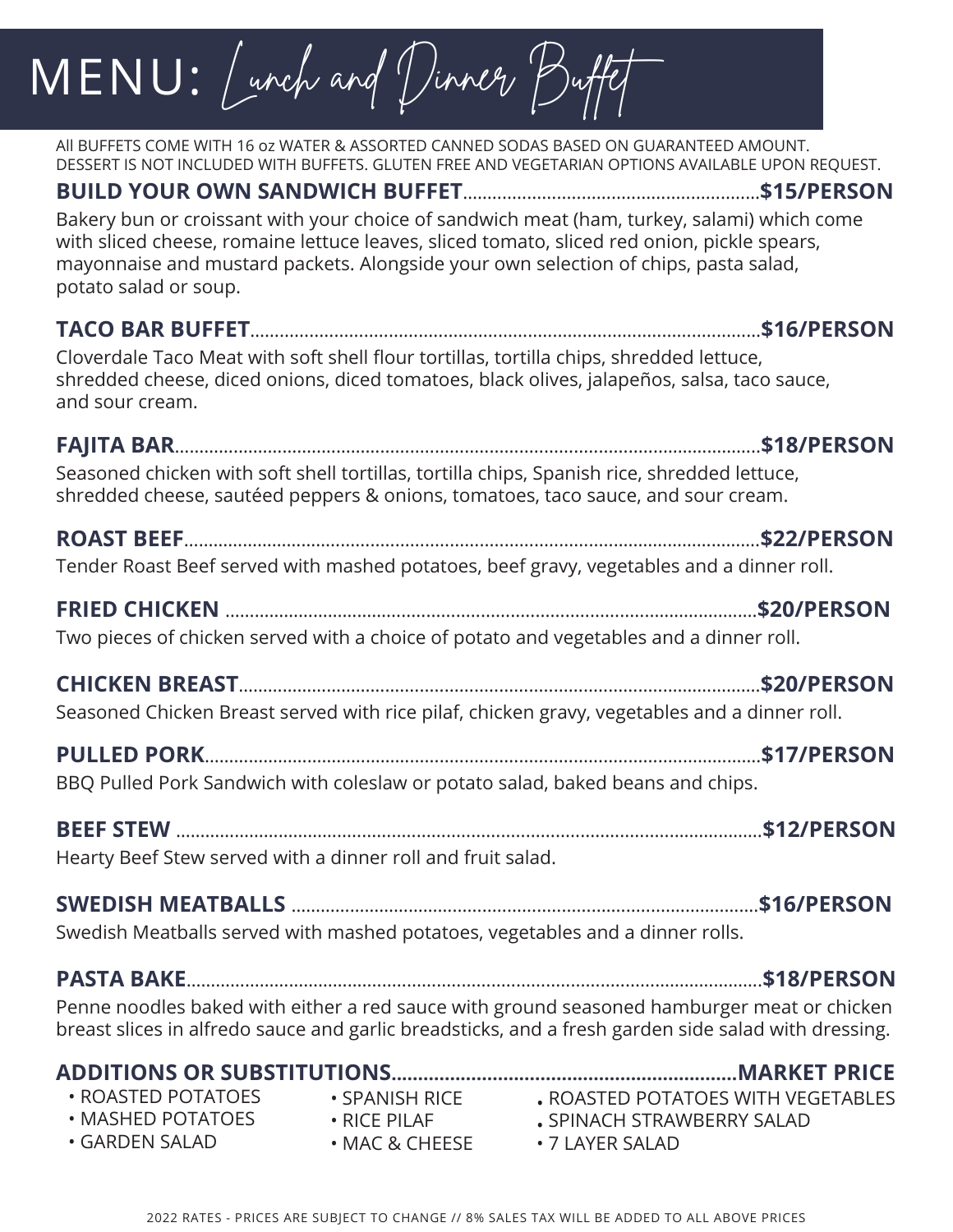## MENU: Lunch and Dinner Buffet

### **BOX LUNCH**

### **WRAP, BAKERY BUN OR CROISSANT SANDWICH**...........................**\$6 EACH • \$15 BOX**

Choice of ham, turkey, salami, vegetarian, with a slice of cheese, bag of chips or pasta salad, piece of fresh fruit or cookie and canned soda or water.

#### **LOADED MAC & CHEESE**…………………………...........................................………...…....**\$14/PERSON**

A classic mac & cheese recipe featuring your choice of chicken or country-style sausage pieces, topped with bacon bits and served with a garden salad and soda or water.

| <b>SOUPS.</b>            |                   |
|--------------------------|-------------------|
| <i>*Serves 50 people</i> |                   |
| <b>CHICKEN WILD RICE</b> |                   |
| <b>CHICKEN TORTILLA</b>  |                   |
| <b>KNOEPHLA</b>          |                   |
| <b>VEGETABLE</b>         |                   |
|                          | $$ \$4.50/SERVING |
|                          |                   |



2022 RATES - PRICES ARE SUBJECT TO CHANGE // 8% SALES TAX WILL BE ADDED TO ALL ABOVE PRICES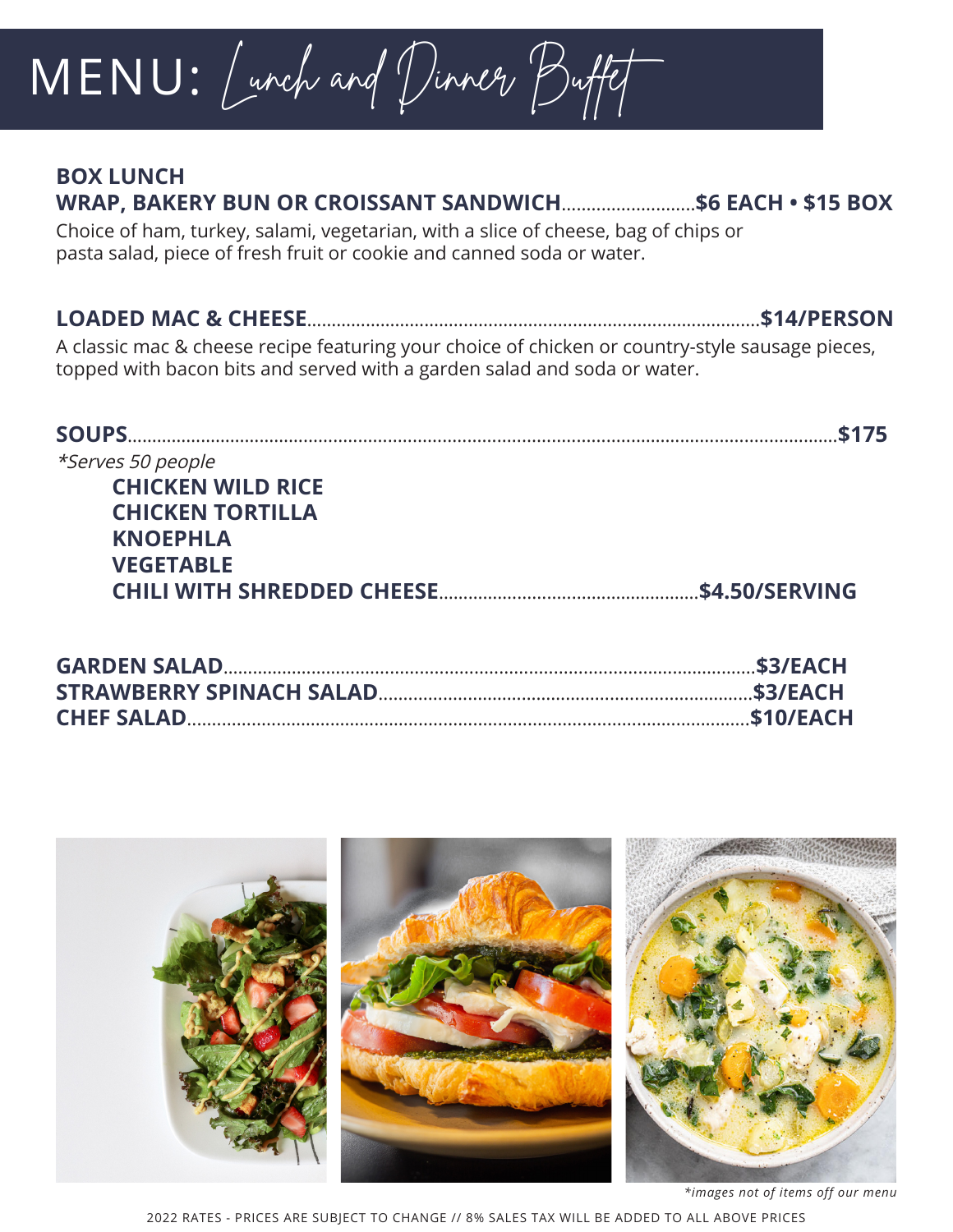# MENU: Break Out Session

### **FOOD ITEMS**

| • Regular • Cheddar • Strawberry Yogurt |  |
|-----------------------------------------|--|
|                                         |  |
|                                         |  |
|                                         |  |
|                                         |  |
|                                         |  |
|                                         |  |
|                                         |  |
|                                         |  |
|                                         |  |
|                                         |  |

### BEVERAGES: 2 GALLONS / 30-50 PEOPLE · 5 GALLONS / 80 -100 PEOPLE

|                          | · Regular · Decaffeinated               |                                           |                                                |  |
|--------------------------|-----------------------------------------|-------------------------------------------|------------------------------------------------|--|
|                          |                                         |                                           |                                                |  |
| $\cdot$ Hot $\cdot$ Iced |                                         |                                           |                                                |  |
|                          |                                         |                                           |                                                |  |
|                          |                                         |                                           | . Apple . Grape . Grapefruit . Orange . Tomato |  |
|                          |                                         |                                           |                                                |  |
|                          |                                         |                                           |                                                |  |
|                          |                                         |                                           |                                                |  |
|                          |                                         | • Coke • Diet Coke • Mello Yello • Sprite |                                                |  |
|                          |                                         |                                           |                                                |  |
|                          |                                         |                                           |                                                |  |
|                          |                                         |                                           |                                                |  |
|                          |                                         |                                           |                                                |  |
|                          |                                         |                                           |                                                |  |
|                          | *Additional 5 gallon jugs are \$20 each |                                           |                                                |  |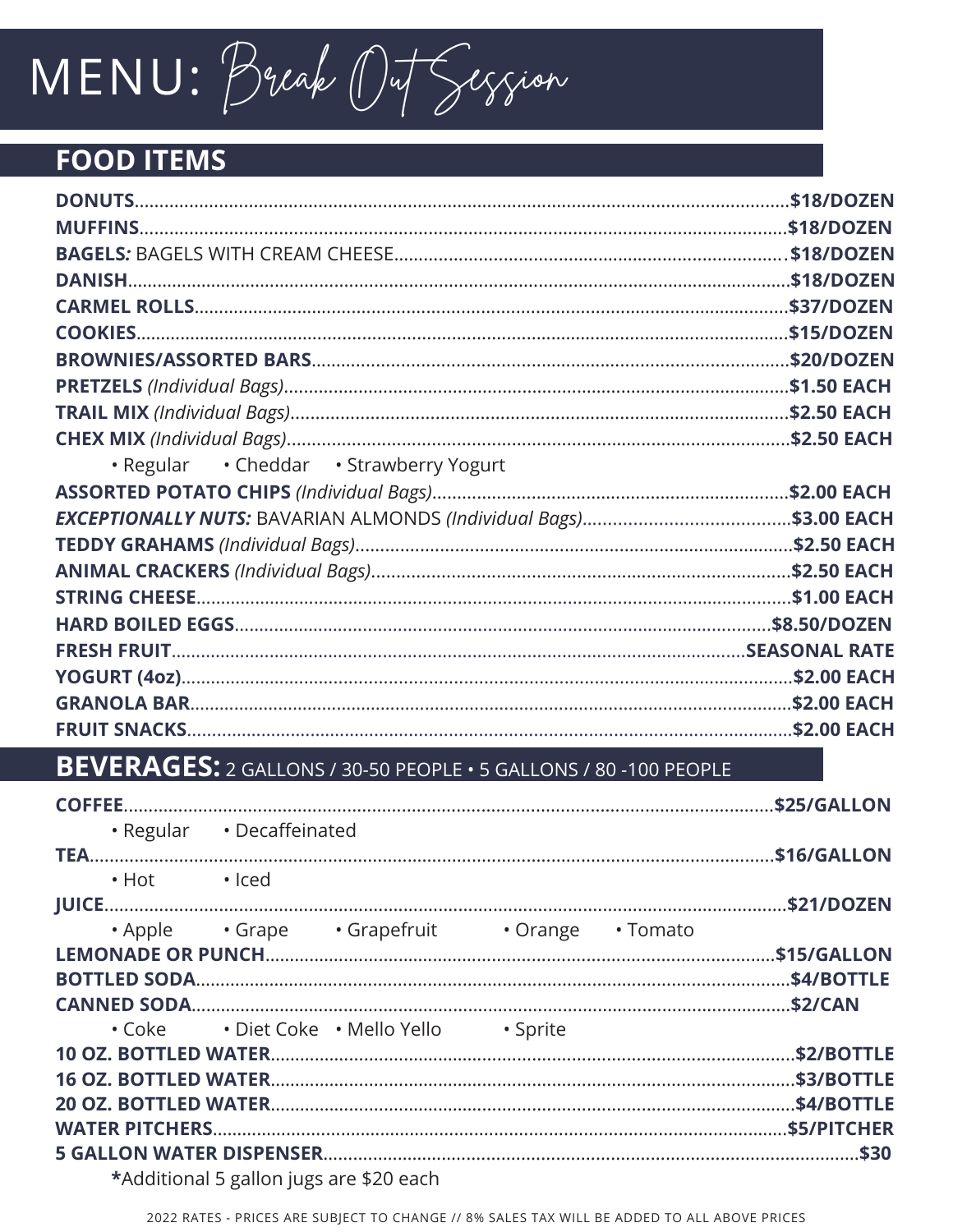## MENU: Social Hour

BASED ON GUARANTEED AMOUNT. **PIN WHEELS** (Taco or Ham & Cheese) ................................................................**\$12/DOZEN ASSORTED MEAT & CHEESE TRAY** • Serves Approximately 25.........................................................................................................**\$65** • Serves Approximately 50.......................................................................................................**\$120 MINI PARTY SANDWICHES**....................................................................................................**\$1.50/EACH** • Ham or Turkey with American Cheese and Butter **ASSORTED CRACKER TRAY** • Serves Approximately 25.........................................................................................................**\$25** • Serves Approximately 50.........................................................................................................**\$50 VEGETABLE TRAY** • Serves Approximately 25.........................................................................................................**\$55** • Serves Approximately 50.......................................................................................................**\$100 FRUIT TRAY** • Serves Approximately 25.........................................................................................................**\$70** • Serves Approximately 50.......................................................................................................**\$130 7 LAYER TACO DIP WITH TORTILLA CHIPS** • Serves Approximately 40.......................................................................................................**\$100 FRENCH ONION DIP** with potato chips • Serves Approximately 40.........................................................................................................**\$70 DELI SALADS** (Per Gallon)......................................................................................................................**\$80** • COLESLAW • PASTA • POTATO **VEGGIE CUPS** with ranch ........................................................................................................**\$3.00 EACH CHOCOLATE COVERED STRAWBERRIES**.............................................................................**\$24/DOZEN FRUIT PIZZA** Serves Approximately 50.............................................................................................**\$120 VEGETABLE PIZZA** Serves Approximately 50...................................................................................**\$120 BAVARIAN SOFT PRETZEL** - Serves Approximately 36 • WITH CHEESE.............................................................................................................................**\$80** • WITHOUT CHEESE.....................................................................................................................**\$55 CHICKEN DRUMMIES** 100 wings ...........................…………........................................................….….**\$150** • PLAIN • BBQ • SWEET & SOUR **MOZZARELLA STIX** (150) • Serves Approximately 50......................................................................................................**\$150 MEATBALLS** Serves Approximately 100.………………..................................................................…….**\$130** • PLAIN • BBQ • SWEET & SOUR **STUFFED MUSHROOMS OR JALAPENOS** • Serves Approximately 100.....................................................................................................**\$180 STUFFED CUCUMBERS OR TOMATOES** Serves Approximately 100.............................................**\$200** • CREAM CHEESE FILLING • TUNA SALAD